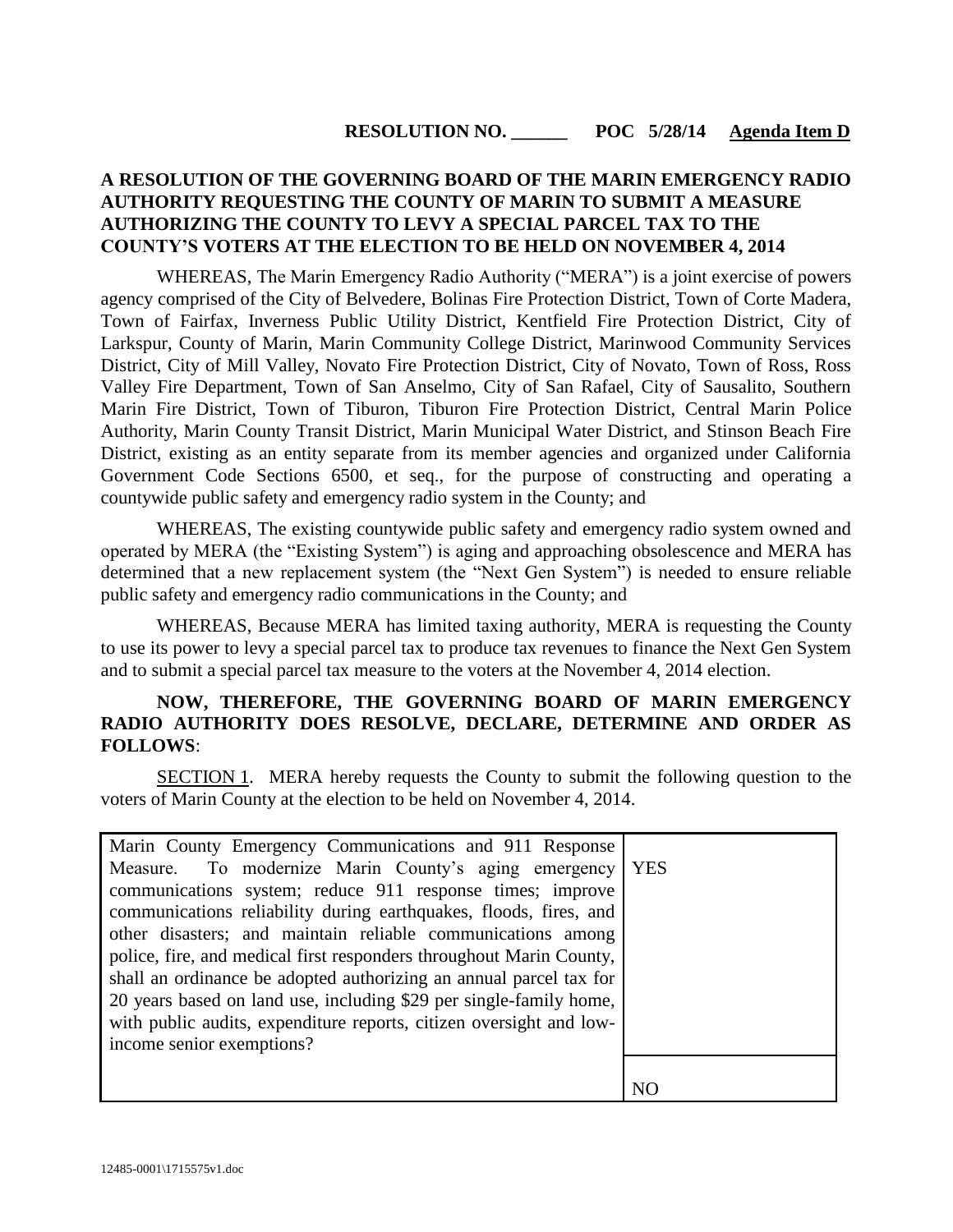SECTION 2. MERA hereby approves the text of the ordinance (the "Tax Ordinance") authorizing the County to levy a special parcel tax, substantially in the form attached to this Resolution as Exhibit A and incorporated herein by this reference, to be considered by the voters of Marin County as contemplated by the ballot question in Section 1 of this Resolution, with such changes to the Tax Ordinance as deemed necessary and reasonable by the Executive Officer, in the Executive Officer's sole and absolute discretion.

SECTION 3. The Executive Officer is hereby directed to file a certified copy of this resolution with the Board of Supervisors of the County of Marin.

PASSED, APPROVED, AND ADOPTED on this <u>equal that day</u> of <u>equal that all</u> 2014, by the following vote:

AYES: NOES: ABSTAIN: ABSENT:

President

\_\_\_\_\_\_\_\_\_\_\_\_\_\_\_\_\_\_\_\_\_\_\_\_\_\_\_\_\_\_\_\_\_\_\_

ATTEST:

Secretary

\_\_\_\_\_\_\_\_\_\_\_\_\_\_\_\_\_\_\_\_\_\_\_\_\_\_\_\_\_\_\_\_\_\_\_\_\_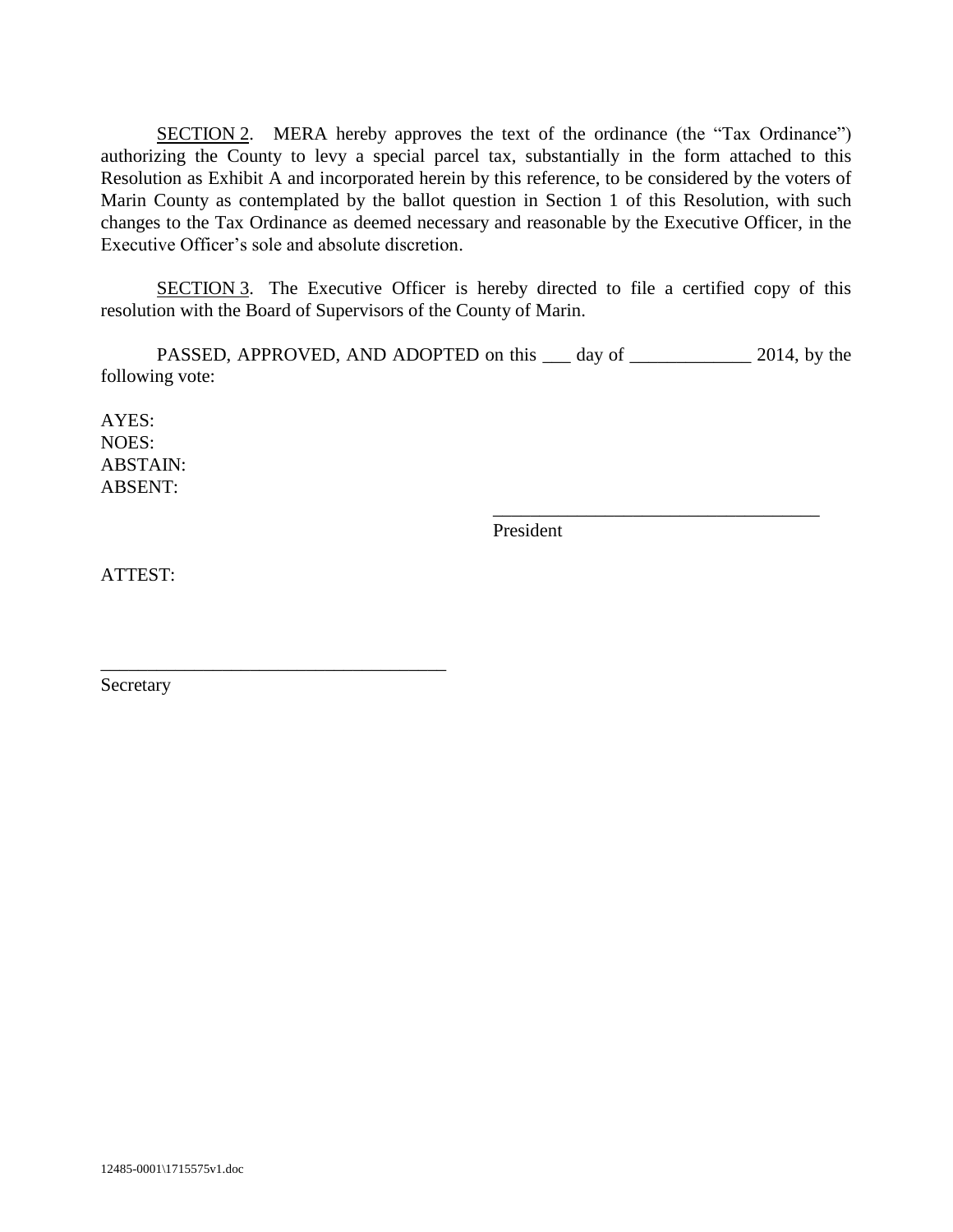#### **EXHIBIT A**

#### **AN ORDINANCE OF THE COUNTY OF MARIN TO AUTHORIZE THE LEVY OF A SPECIAL PARCEL TAX TO FINANCE PUBLIC SAFETY SERVICES**

#### **THE PEOPLE OF COUNTY OF MARIN DO HEREBY ORDAIN AS FOLLOWS:**

#### **Section 1.** Authority, Purpose and Intent.

Pursuant to the authority of Section 53978 of the California Government Code, and other applicable law, there is hereby levied and assessed a special parcel tax by the County of Marin on all parcels of real property in the County for each fiscal year. It is the sole purpose and intent of this ordinance to impose a special parcel tax for fire protection and prevention services and for police protection services, including but not limited to obtaining, furnishing, operating, and maintaining a public safety and emergency radio communication system in cooperation with the Marin Emergency Radio Authority.

**Section 2.** Special Parcel Tax Imposed.

A special parcel tax for the purpose specified in Section 3 of this ordinance shall be imposed on all parcels of real property in the County of Marin for each fiscal year, commencing with fiscal year 2015-16. The maximum amount of the special parcel tax for each fiscal year shall be as follows:

| <b>Land Use Category</b>                                    | <b>Maximum Amount of Tax</b>                                                                                                    |
|-------------------------------------------------------------|---------------------------------------------------------------------------------------------------------------------------------|
| Single Family Residential                                   | \$29.00 per parcel                                                                                                              |
| Multi Family Residential                                    | $$26.10$ per unit                                                                                                               |
| Agricultural                                                |                                                                                                                                 |
| 5 acres or less                                             | \$29.00 per parcel                                                                                                              |
| Greater than 5 acres                                        | \$58.00 per parcel                                                                                                              |
| Commercial, Industrial and Utility                          |                                                                                                                                 |
| $\frac{1}{2}$ acre or less                                  | \$87.00 per parcel                                                                                                              |
| Greater than $\frac{1}{2}$ acre, up to and including 1 acre | $$174.00$ per parcel                                                                                                            |
| Greater than 1 acre                                         | \$174.00 per parcel plus \$29.00 per acre for each acre or<br>portion of acre above 1 acre, not to exceed \$2,500 per<br>parcel |

The records of the Marin County Assessor as of July  $1<sup>st</sup>$  of each year shall provide the basis for determining the use and improvement of each parcel for the calculation of the special parcel tax applicable to that parcel in the following fiscal year, with such corrections as deemed necessary to reflect the actual use and improvement of any parcel.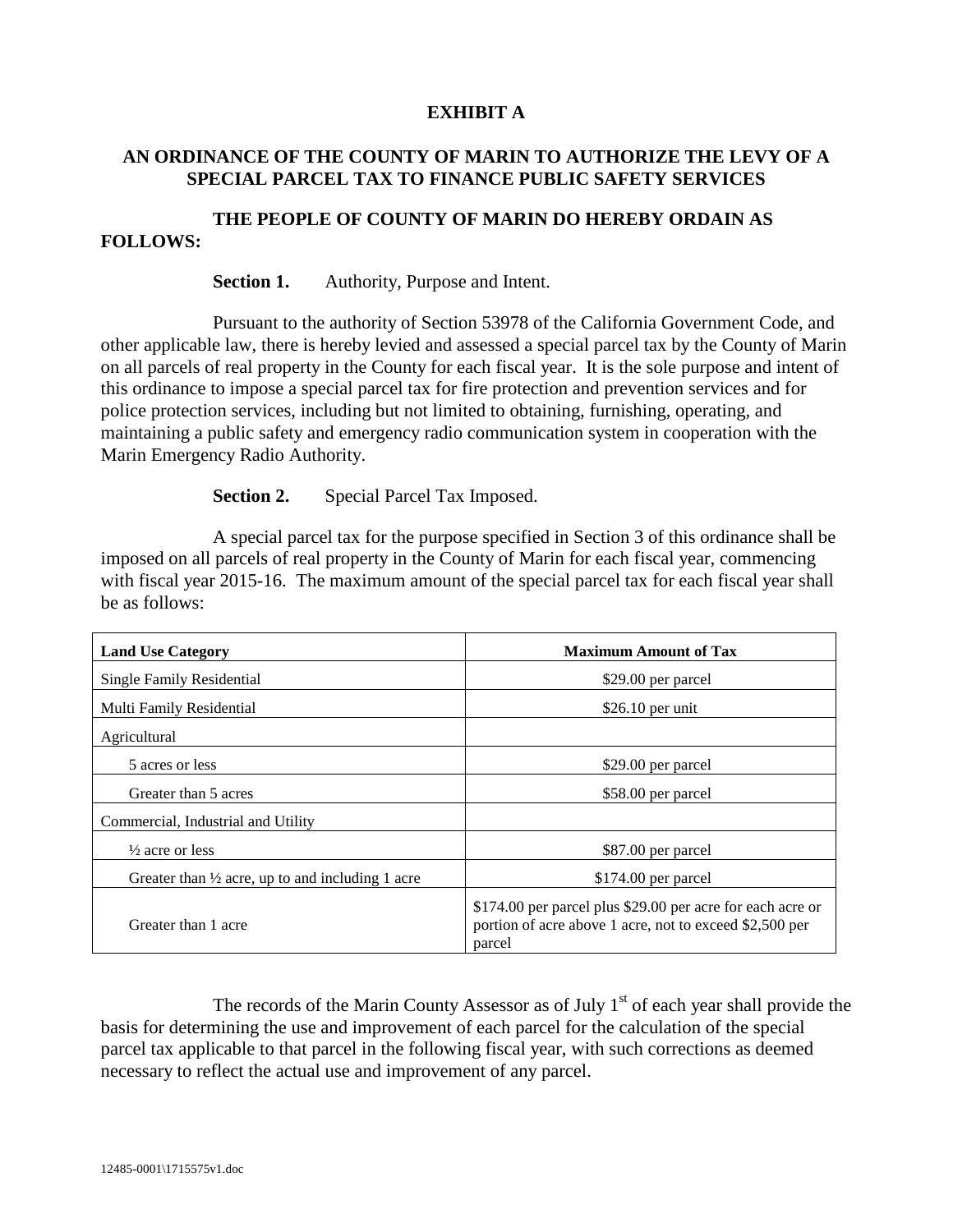For the purposes of this ordinance, the term "parcel" shall mean a parcel of real property having a separate assessor's parcel number as shown on the last equalized assessment roll of Marin County.

**Section 3.** Special Fund, Use of Tax Proceeds.

The proceeds of the special parcel tax imposed by this ordinance shall be placed in a special fund to be used solely for the purpose of providing fire protection and prevention services and police protection services, including but not limited to obtaining, furnishing, operating, and maintaining a public safety and emergency radio communication system in cooperation with the Marin Emergency Radio Authority.

**Section 4.** Collection.

The special parcel tax imposed by this ordinance shall be collected in the same manner, on the same dates, and shall be subject to the same penalties and interest as other charges and taxes fixed and collected by and for the County of Marin, or in such other manner as may be prescribed by the Board of Supervisors.

The special parcel tax, together with all penalties and interest thereon, shall constitute a lien upon the parcel upon which it is levied until it has been paid, and said special parcel tax, together with all penalties and interest thereon, shall constitute until paid, to the extent authorized by law, a personal obligation to the County of Marin by the persons who own the parcel on the date the tax is due.

**Section 5.** Amendment and Implementation.

The Board of Supervisors shall be empowered to amend this ordinance by an affirmative vote of at least a majority of its members to carry out the general purposes of this ordinance, to conform the provisions of this ordinance to applicable state law, to modify the methods of collection, or to assign the duties of public officials under this ordinance.

In no event shall the Board of Supervisors amend this ordinance to increase the maximum amount of the special parcel tax established in Section 2 of this ordinance, unless approved by two-thirds of the voters voting thereon.

The Board of Supervisors by resolution may adopt procedures or definitions for the implementation or administration of the special parcel tax, including but not limited to qualifications for the exemption for low-income persons 65 years of age or older.

# **Section 6.** Exemptions.

The special parcel tax shall not be imposed upon any parcel that is exempt from the special parcel tax pursuant to any provision of the Constitution, California State law, or any paramount law, or upon any parcel for which the owner qualifies for an exemption for low-income persons 65 years of age or older. The Board of Supervisors by resolution may adopt additional exemptions to the special parcel tax imposed by this ordinance.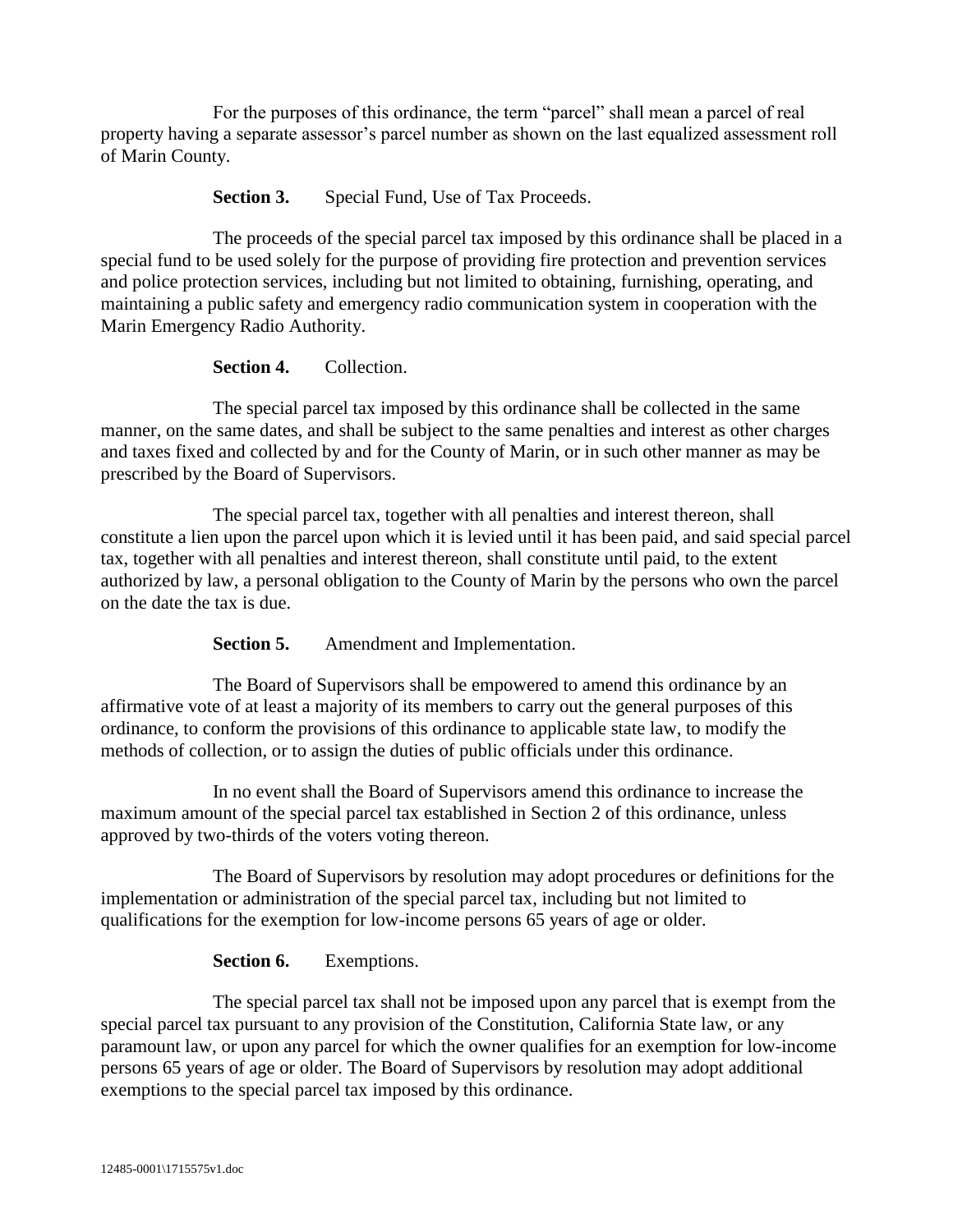## **Section 7.** Annual Report.

The chief fiscal officer of the County shall annually file with the County Board of Supervisors a report regarding the amount of special parcel tax revenues collected and expended and the status of any project authorized to be funded with the special parcel tax revenues, as required by California Government Code Section 50075.3, as such law is amended from time to time.

**Section 8.** Independent Compliance Audit.

By no later than December 31 of each year, commencing with December 31, 2016, independent auditors shall review whether the tax revenues collected pursuant to this ordinance are collected, managed and expended in accordance with the requirements of this ordinance.

**Section 9.** Citizen Oversight Committee.

By no later than June 30, 2015, the Governing Board of the Marin Emergency Radio Authority shall establish a committee to review the expenditure of revenues collected pursuant to this ordinance. The committee shall consist of at least five members appointed by the Governing Board of the Marin Emergency Radio Authority. The committee members shall be residents and taxpayers in the County of Marin. The terms of the Committee members and their specific duties shall be established by resolution of the Governing Board of the Marin Emergency Radio Authority.

**Section 10.** Term of Provisions.

This ordinance shall be null and void as of twelve o'clock midnight, June 30, 2035, and shall have no force and effect whatsoever after said time and date. Notwithstanding the previous sentence, Section 4 relating to the collection and enforcement of liens or obligations for the special parcel tax previously levied hereunder, shall continue in effect until such time as the collection and enforcement procedures have been completed.

## **Section 11.** Severability.

If any provision of this ordinance or the application thereof to any person or circumstances is held invalid or unconstitutional by any court of competent jurisdiction, such invalidity or unconstitutionality shall not affect any other provision or applications, and to this end the provisions of this ordinance are declared to be severable. The Board of Supervisors, and the electorate by referendum, do hereby declare that they would have adopted this ordinance and each section, subsection, sentence, clause, phrase, part or portion thereof, irrespective of the fact that any one or more sections, subsections, clauses, phrases, parts or portions thereof, be declared invalid or unconstitutional.

**Section 12.** Effective Date.

This ordinance shall be adopted and become effective only if approved by two-thirds of the voters voting thereon, at an election to be held on November 4, 2014.

**Section 13.** Attestation.